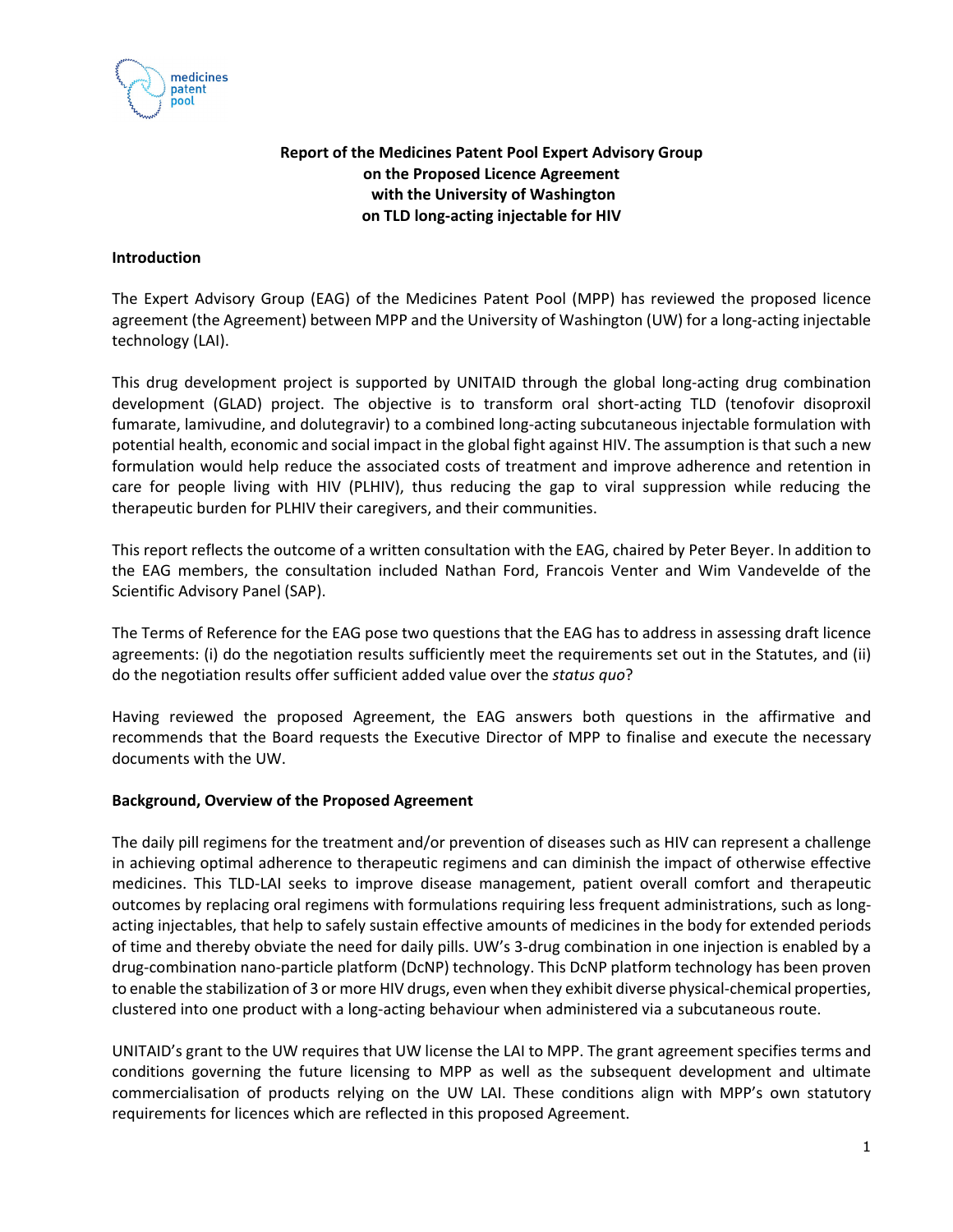

MPP entered negotiations with UW for LAI in September 2020 and first briefed the EAG on the negotiations in November 2020.

Through the Agreement, UW would license to MPP all patents and know‐how necessary for the manufacture of long‐acting injectables of (a) TLD or (b) either: (i) tenofovir and dolutegravir (TD); or (ii) lamivudine and dolutegravir (LD). The licence from UW to MPP would allow MPP to grant two types of non‐exclusive, non‐ transferable, and royalty‐free sublicences

- one for development partners to be able to develop licensed products anywhere in the world, and
- one for commercialisation partners to commercialise the licensed products in the Field (prevention and/or treatment of HIV) and in the Territory, consisting of all low- and middle-income countries.

This proposed Agreement contains a decision point designed to provide some flexibility in addressing questions that may arise given the variety of licensed products and the challenges for development and commercialisation that may be unique to certain of those products. The point is to determine whether a development partner is necessary for the respective product. If not necessary, then the development partner will be bypassed in favour of proceeding directly from contract manufacturer to commercialisation partner.

## **Assessment of the Proposed Collaboration in Light of MPP's Statutes**

MPP's Statutes contain guiding principles against which the draft licence agreements are assessed. The EAG finds that the proposed collaboration meets the requirements in the Statutes, as summarised in the table below.

| <b>Statutes</b>                                                                                                                                                                                                                                                                      | <b>Terms in Proposed Licence</b>                                                                                                                                                                                                                                        |  |
|--------------------------------------------------------------------------------------------------------------------------------------------------------------------------------------------------------------------------------------------------------------------------------------|-------------------------------------------------------------------------------------------------------------------------------------------------------------------------------------------------------------------------------------------------------------------------|--|
| Negotiating terms and conditions of licence<br>agreements with aim to maximize public health<br>benefits, taking into account the Global Strategy<br>and Plan of Action on Public Health, Innovation<br>and Intellectual Property of the WHO (GSPOA);<br><b>WTO Doha Declaration</b> | Provisions ensuring that sales inside or outside<br>$\bullet$<br>the Territory are not a breach of the Agreement if<br>the sales do not infringe UW intellectual property<br>(as, for example, if a compulsory licence has been<br>granted) or reliance on UW know-how. |  |
| Entering into licence agreements with patent<br>holding entities, and sublicence agreements with<br>generic manufacturers and other appropriate<br>sublicensees on a non-exclusive<br>and<br>$n_{0}$ -<br>discriminatory basis                                                       | MPP to enter into non-exclusive licences with<br>$\bullet$<br>development partners and commercialization<br>partners.                                                                                                                                                   |  |
| As and when necessary, enforcing terms and<br>conditions<br>licence<br>of<br>agreements,<br>with<br>appropriate dispute resolution mechanisms                                                                                                                                        | MPP takes on significant obligations to monitor<br>$\bullet$<br>enforce terms of development<br>and<br>and<br>commercialization agreements; specifies dispute<br>resolution process with senior executives.                                                             |  |
| Requiring stringent quality criteria for licensed<br>products                                                                                                                                                                                                                        | Requires all licensees seek approval from WHO-<br>٠<br>PQ, Global Fund/UNITAID Expert Review Panel,<br>US FDA, and/or other WHO Listed Regulatory.                                                                                                                      |  |

## **Relevant Considerations in the Statutes of the Medicines Patent Pool**